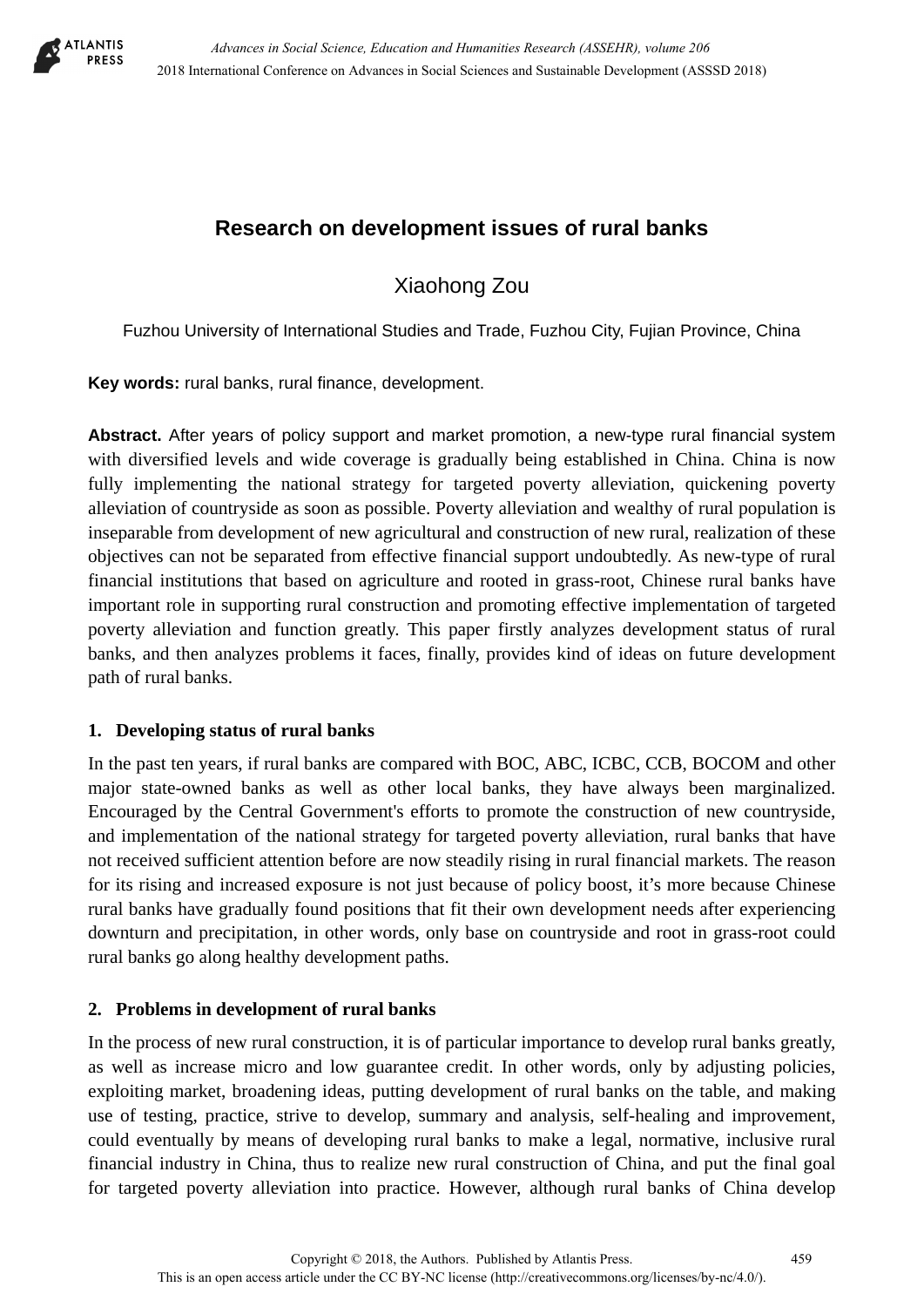

rapidly, some problems still exist. The paper combines development situation of Chinese rural banks at present, focusing on some newly emerged problem in actual operating process of Chinese rural banks, to summarize the followings.

## **2.1 Higher market access system**

When it comes to defect, the first and foremost is the access system of Chinese rural banks. There is no doubt that access system is the base of rural banks. According to Provisional Regulations for Management of Rural Banks, rural banks established in a county (city) shall have a registered capital no less than 3 million Yuan; rural banks established in a village (town) shall have a registered capital no less than 1 million Yuan. The cost seems to be low, however, shareholdings of individual natural person shareholders, total shareholdings of a single non-bank financial institution or single non-financial institution corporate entity and all its related parties shall less than 10% of the total share capitals. It is because of such regulations that no matter how much owners of non-bank financial institutions and enormous private capital want to enter financial market, they could not get rid of the failed result. Such policies result a higher market access barriers for rural bank, which restrains development of rural banks to some extent. debenes in Social Science, Education and Humanities Research (ASSEHR), volume 206<br>
coldens still exist. The paper combines development situation of Chinese are<br>
focusing an osmo newly emerged problem in actual Operating pr

## **2.2 Lower profitability**

Due to special positioning of rural banks, its customers are doomed to be framers and micro companies. Limit of credit loans of Chinese rural banks currently are mostly between 20 thousand Yuan and 100 thousand Yuan; for micro loans below 20 thousand Yuan, rural banks only need to decide whether to grant the loan basing on the expected output value and credit status of a farmer, no physical mortgage is needed, furthermore, term and rate of the loan will be more flexible in comparison with ordinary commercial loans. It is this kind of loans that brings benefits to farmers and private entrepreneurs simultaneously, have its profitability restrained.

### **2.3 Lower market competitiveness**

In comparison with other commercial banks, rural bank is just a starting and developing financial institution. Among rural residents, private entrepreneurs with strong capital strength are generally stable customers of BOC, ABC, ICBC, CCB, BOCOM and other major state-owned banks or medium local commercial banks. And the real low-end customers have fewer financial demands. Besides, with constant perfection of systems, developing environment turns better, more and more commercial credit companies and financial management institutions begin to enter the financial blue ocean to take a share. The increasingly fierce market competition is a first issue that rural banks must face in their future development.

### **2.4 Insufficient policy supporting**

The original intention for establishment of rural banks it to complete rural and urban financial service, making economic development of countryside more convenient, fast and effective. This is not only a market behavior, but also a social responsibility overriding its commercial nature. However, rural banks actually don't get sufficient support on existing policy preferences; at least, they don't get the same treatment as rural credit cooperatives. In the aspect of taxation, rural banks and other commercial banks are on a same level. However, rural credit cooperatives not only enjoy a very favorable policy system in taxation, but will also be interest compensated correspondingly by financial department of governments when issuing agricultural loans at rural credit cooperatives. As time passes, for their own development, rural banks are bound to choose a way that could be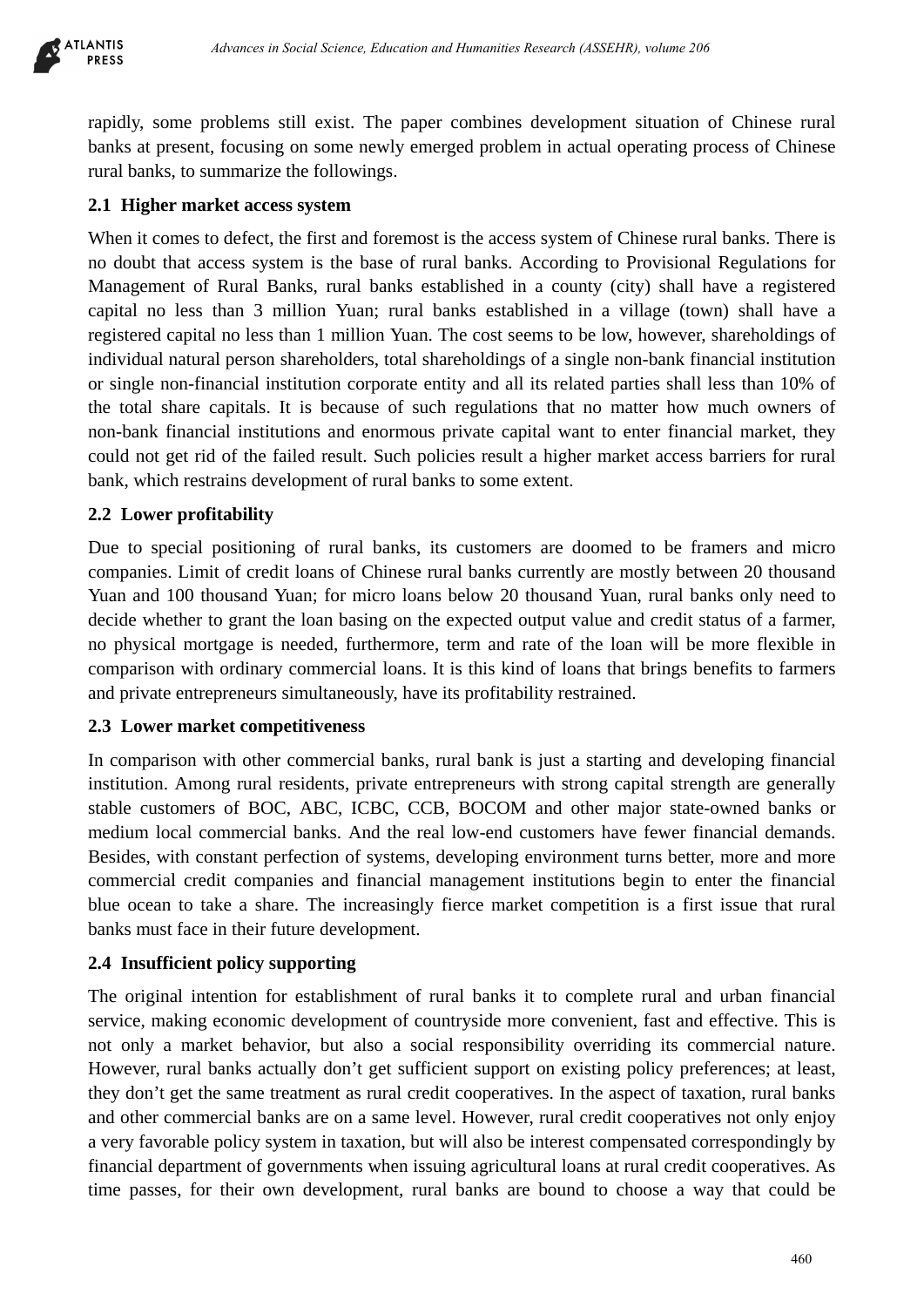

continued, i.e. the way to abandon farming and transfer to commerce.

# **3. Measures to promote development of rural banks**

## **3.1 Innovate new models for establishment of rural banks**

During the process of large scale promotion of rural banks, conditions for market access system are excessively harsh, which restrains development process of rural banks to some extent. However, as banking industry faced risks are extremely special, and risk supervision capacities of Chinese financial industry and banking industry are very limited, so establishing conditions for rural banks is hard to loosen by governments in a short term. Nevertheless, only by turning rural banks to be certain scales, and establishing rural banks in large quantities, will it be more benefit to change the current status. Furthermore, how to judge development directions of rural banks according to local conditions, innovate new models for establishment of rural banks and promote them will cost a lengthy practicing period and observing period.

## **3.2 Improve the profitability of rural banks**

As mentioned before, original intention for establishment of rural banks are greatly different from those of other ordinary commercial banks. However, as a bank, major contradictions exist between agricultural benefiting of a rural bank and its commercial nature. Therefore, the next goal of rural banks will be certainly to find a unique balance to maintain self-profitability and serve large numbers of rural residents, only by this way, could micro credit and low mortgage loan be continued, at the same time of exploiting new market and developing own customers, to assume social responsibility better.

### **3.3 Strength cooperation with financial industry**

Positioning of rural banks is extremely special. It is obviously that they don't have the opportunity to compete with other financial institutions with their current strength. So, developing path of rural banks must always keep cooperating with other financial institutions, seeking for common interests. E.g. rural banks could cooperate with major commercial banks and credit companies actively, which will not only lose no customer, but also spread risk effectively. Furthermore, during the development process of rural banks, it is necessary for them to learn from experience of other financial institutions, also learn from mistakes and reflect on their own inadequacies, thus to enable themselves to keep growing through cooperation in fierce competition. Meanwhile, rural banks should also make use of economic development characteristics where they are located, to make targeted product innovations and try to exceed their cooperative opponents, as well as obtain the ability to confront other financial institutions as early as possible. *Absence in Social Science, Education and Humanities Research (ASSEHR), volume 206*<br>e way to absund farming and transfer to commerce.<br>
promoted development of rural banks<br>
we models for establishment of rural banks<br>
we mod

### **3.4 Strengthen policy supporting**

In comparison with previous points, strengthen policy supporting can be said to be top priority for the development of rural banks.

Firstly, interest rate subsidy for loans of rural banks should be given by our government, making rural banks enjoy a same preferential tax policy with rural credit cooperatives. Secondly, risk compensation to rural banks issued farming related loans should also be made. Thirdly, reduce operational cost of rural banks provided farming related loans. By strengthening policy supporting, to make rural banks enjoy a same treatment with rural credit cooperatives at present eventually, enabling them to find a balance between "profitability" and "inclusive", and implementing the